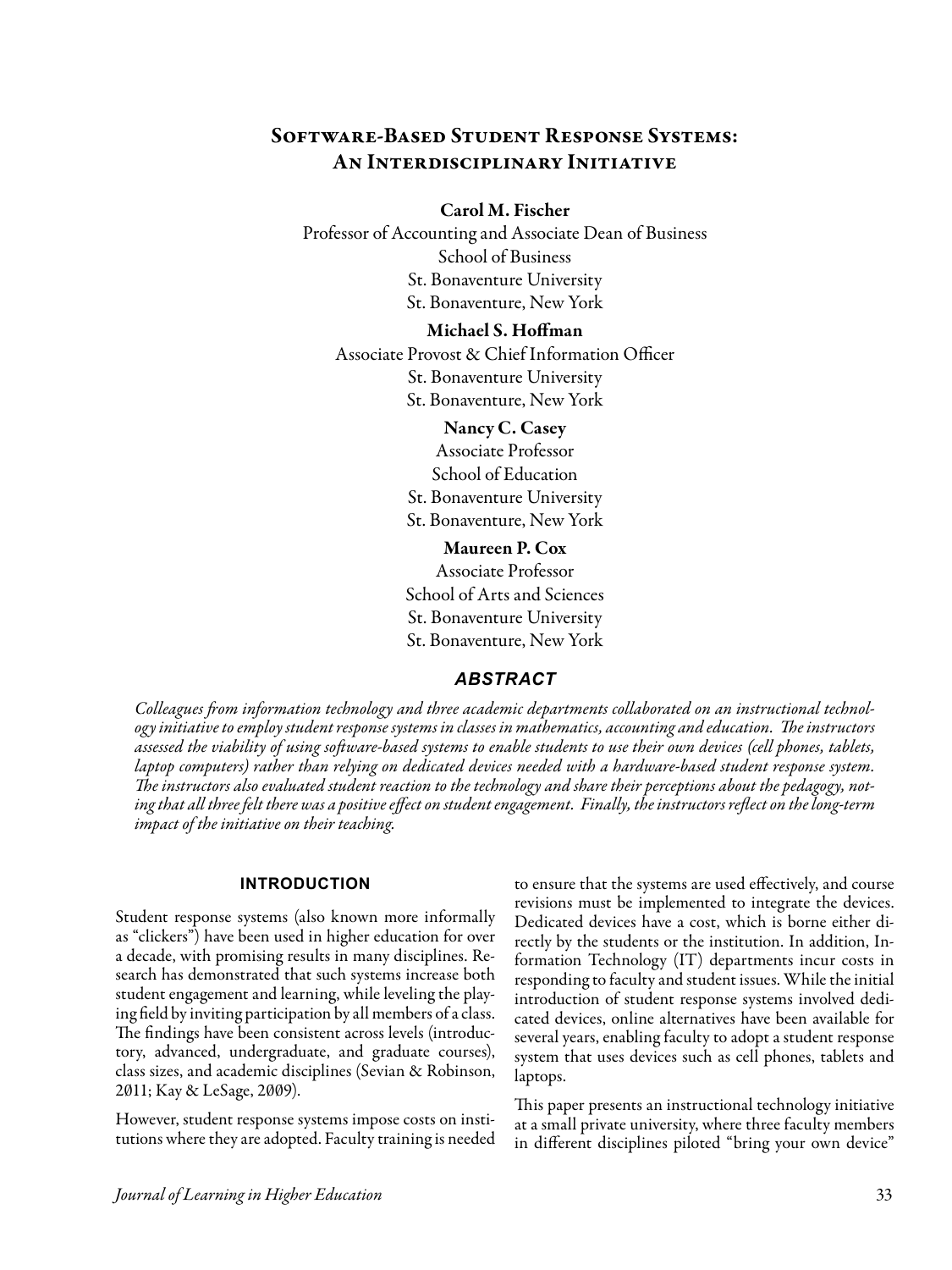solutions as an alternative to a dedicated hardware-based As such systems grew in popularity, developers created alstudent response system. The paper contributes to the literature by describing a successful collaboration among IT staff members and faculty members from different schools at the university. It also provides anecdotal evidence that software-based student response systems can be used effectively in place of hardware-based systems, potentially providing cost savings. The finding that three instructors with different teaching styles were able to use the same technology to engage students—and have continued to employ the technology after the formal initiative—provides evidence that collaborations across academic disciplines and with support from IT can benefit faculty by helping them to develop effective pedagogies. In addition to sharing our experiences in collaborating to improve teaching through technology, we also offer insights into the adoption of software-based student response systems to replace a hardware-based system.

In this paper, we first describe the emergence of student response systems as a mainstream technology tool in the university classroom and provide a brief literature review. In the second section, we describe the initiative, discuss the rationale, and identify the participants, the methodology and the results. The final section discusses conclusions and implications for practice.

### **LITERATURE REVIEW**

### Student Engagement and Student Response Systems

Student engagement is widely viewed as a critical element in fostering successful outcomes in higher education. Educational research has demonstrated the importance of student engagement, and the publication of Student Success in College: Creating Conditions that Matter (Kuh et al., 2005) brought the language and elements of student engagement to the forefront of discussions throughout higher education. Research supports the assertion that students report higher levels of engagement when faculty members use active and collaborative learning (Umbach & Wawrzynski 2005). The adoption of cooperative learning practices, the movement from "sage on the stage" to "guide on the side," and the trend toward flipped classrooms have all grown from a desire to increase student engagement and improve learning outcomes.

The use of student response systems represents one technique that has gained traction as faculty members seek to implement active learning practices to engage students and support learning. The first commercial audience response systems were hardware-based systems that required the purchase of hand-held units that were used to input responses to questions posed by the instructor. ternative software-based systems, which make use of the students' own devices. Such systems are web-based and typically require either a cell phone with texting capabilities or a device that can access the Internet.

Regardless of the type of system adopted, the purpose of using a student response system is to enhance student engagement and improve learning. Thus, a key question is the extent to which these systems are effective. Several literature reviews have summarized studies from different disciplines and concluded that student response systems are well received by students, increase engagement and improve learning outcomes (Kay & LeSage, 2009). However, the literature on efficacy of student response systems does not distinguish among different types of systems (hardware-based vs. software-based). Since both types of systems provide essentially the same functionality, the choice appears to be a matter of preference and budgetary constraints.

The Bring Your Own Device (BYOD) movement, began as a strategy to encourage employees to utilize personal electronic devices in the workplace (Burns-Sardone, 2014). Employee laptops, tablet computers and smartphones are examples of the types of technologies typically seen in a BYOD program (Burns-Sardone, 2014). Encouraging employees to bring and use their own devices provides organizations with several potential advantages including a reduction in technology acquisition expenses as well as increased employee comfort with technology (Afreen, 2014).

BYOD is becoming increasingly popular in support of students at educational institutions (Burns-Sardone, 2014; DiFilipo & Kondrach, 2012). The BYOD trend has even been seen in K-12 school districts (Burns-Sardone, 2014), suggesting that the expectation among students for support for BYOD from higher education institutions may continue to grow.

In a recent study of U.S. undergraduate students, Dahlstrom et. al. (2013) found that 89% of students own a laptop computer and 39% own a tablet computer. The prevalence of easy access to the Internet on college campuses has resulted in many students using their laptops for a variety of daily tasks, including as an instrument in support of classroom instruction (Kay, 2012). While not as widespread as laptops, tablet computers are quickly gaining in ownership among U.S. undergraduate students (Dahlstrom et al., 2013). Indeed, Dahlstrom et al. (2013) found that "… tablets grew the most in terms of academic use compared with all other devices…" (p. 27).

The rate of smartphone ownership among U.S. undergraduate students continues to increase (Dahlstrom et al., 2013). In a survey of U.S. undergraduate students, ware-based student response systems had been used at this institution for a number of years. The university's IT staff partnered with three instructors to determine the instructors' perceptions of the efficacy of software-based student response systems.

At the institution where this initiative took place students were surveyed regarding device ownership during the 2014 spring semester. Among the survey respondents 99% reported owning a computer, with 96% of computer owners reporting their primary computing device as a laptop computer. More than 90% reported that they owned a smartphone and 35% of the respondents owned a tablet. Several software-based clicker systems were considered.. The participants met prior to the start of the semester to discuss how such systems could be used to support instruction and to preview a variety of different softwarebased clicker systems. The systems selected for this study were Socrative and Top Hat Monocle (now known as Top Hat). Socrative was chosen for its as ease of use and because there was no cost. Top Hat was chosen for its robust feature set as well as ability to support cell phone text responses.

As college students are increasingly likely to own one or more mobile technology devices, college instructors may consider asking students to use their own devices as classroom response systems (Haintz et al., 2014). Leveraging students' personal devices as response system devices offers several advantages including improved student engagement, cost savings, and increased support for the spontaneous use of response system technology (Afreen, 2014; Good, 2013; Haintz et al, 2014). Fortunately students have been found to be both ready and willing to use their smartphones in this capacity (Dahlstrom et al., 2013). The participating instructors all had over twenty years of teaching experience and hailed from three different disciplines: mathematics, business and education. Each instructor utilized software-based clicker systems in face-toface undergraduate courses during the semester; all three used Socrative, two also used Top Hat. Student access to appropriate devices was not an issue in any of their classes. The participants met several times during the semester to share their experiences. Since the instructors utilized

This study was conducted during the fall 2012 semester at a small, private northeastern liberal arts university. Hard-

Traditional classroom response systems are hardware devices that must be configured for each individual classroom and distributed to students prior to use (Lee et al., 2013). This requires considerable planning in order to utilize the devices in the classroom. Additionally, the hardware-based response systems are limited by the number of available "clickers" (Lee et al., 2013). Software-based response systems, by contrast, do not require a student to bring a separate response system device to class (Smith-Stoner, 2012). Rather, students are able to use their own devices to interact with a software-based response system. In addition to enabling a greater level of spontaneity in use of the response system, this approach does not rely on either students remembering to bring a hardware-based "clicker" to class or an instructor handing them out prior to class. the technology in different ways, these meetings allowed them to generate new pedagogical ideas for how to use the clicker systems in class. IT provided advice and support on any technical issues the instructors were experiencing. At the end of the semester the participants co-hosted a university forum to share their experience with their peers. In the following sections the instructors each share their qualitative impressions of the software solutions. Each instructor paid particular attention to the extent to which the systems were supported by hardware being brought into the classroom by their students; were easy to use; and impacted student engagement. In addition, the instructors assessed the general sentiment of their students towards these systems. **Student Response Systems, Mathematics**

Finally, hardware-based student response systems require investment in the hand-held "clicker" devices (Good, 2013, Lee et al., 2013). Using a software-based response system eliminates the cost of the specialized devices. Institutions may elect to move to a software-based system as part of a cost savings initiative (Afreen, 2014). **METHODOLOGY** The mathematics professor in the initiative used Socrative in two sections of Mathematics for Elementary Education I. Most students were freshmen, but there were a significant number of upperclassmen, mainly sophomores. During class time, the professor used an assortment of methods including lecture (incorporating questions and class discussion), group activities, graded activities, and exams. The professor had no previous experience with student response systems.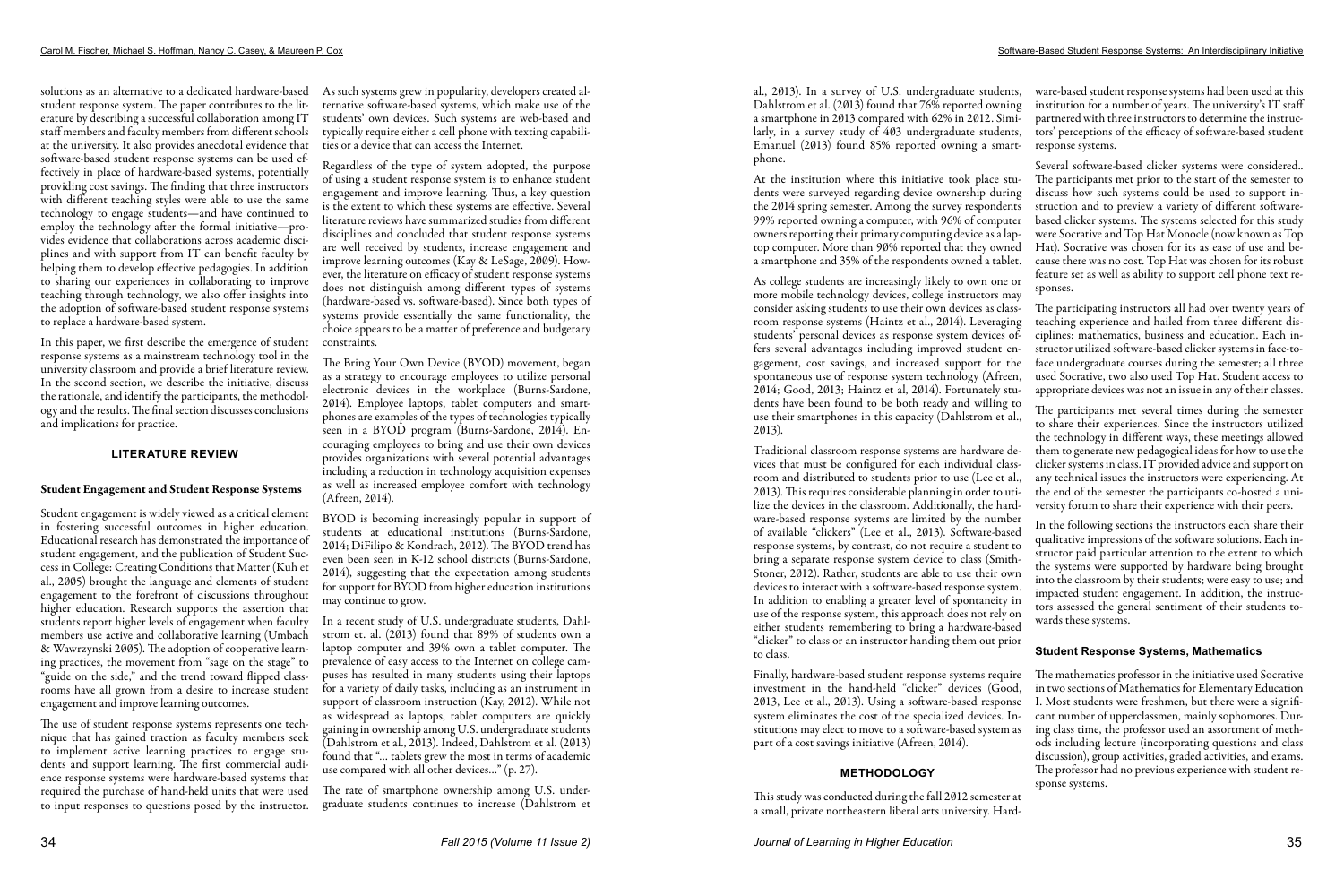used to spot check knowledge of definitions and concepts previously covered. Eight quizzes were given over the course of the semester. The instructor allowed collaboration on the quizzes in case students needed to share devices, although some students passed devices on so that they could work independently. Usually this did not cause a problem with the activity lasting too long, but whether to insist that each student work alone, and therefore likely needing devices to be passed on, or allowing collaboration is something to consider when planning. The quizzes were counted toward the class participation segment of the course grade and the scores, which were emailed to the instructor as an Excel spreadsheet, were used as a formative assessment.

A strength of Socrative is that it can be learned easily and quickly through exploring the various options in the program, with no guidance other than the help that the program provides. The professor had considered using Top Hat in addition to Socrative to compare the two systems, but it quickly became apparent that Top Hat was not as intuitive to learn and would require significantly more time to master. Therefore, she chose to use only Socrative.

Through Socrative, the professor created and saved mul-ance basic activities, such as the Socrative quizzes, with tiple choice or short answer quizzes. The quizzes were activities that require higher level reasoning. In future semesters, the professor intends to explore other modalities of Socrative, such as posing a statement or question as a springboard for discussion.

The professor was skeptical as to what utility Socrative would provide in her courses and, not being a technology enthusiast, she had anxieties over using technology that was new to her. However, she found that the Socrative quizzes were an effective means to provide in-class review of basic ideas. Socrative lent itself well to relatively simple questions aimed at assessing factual knowledge and basic reasoning or computation. The professor's preference was to open class with a quiz, but she also used a quiz midway through class as a way to break things up (the class period was seventy-five minutes). As the semester progressed, her comfort level with the software grew.

An issue that instructors face when using any student response system is balancing its use with other important class activities. Even a short five-question Socrative quiz required at least ten to fifteen minutes, once review of the answers and discussion is factored in. Assessing a student's mathematical reasoning or ability to communicate a complex mathematical idea is not easily accomplished through Socrative, and is probably best left to other means.

Based on the comments from the course evaluations, students seemed to enjoy the Socrative quizzes as a mode of class participation. The level of engagement and enjoyment the student response systems appear to provide is a benefit, especially in mathematics classes where many students are anxious. Although the professor has continued to use Socrative quizzes in her classes, she is using them less often than in the initial semester. The reason is to bal-

### **Student Response Systems in Intermediate Accounting**

The accounting professor who participated in the initiative was comfortable with technology, as she had been using a hardware-based student response system for several years, and integrated presentation and spreadsheet software and online tools (e.g., quizzes and discussion forum) in her face-to-face classes. She adopted the BYOD alternatives for two sections of Intermediate Accounting I, with a total of 65 students, most of whom were juniors or seniors.

The instructor's typical teaching style was to combine lecture with in-class exercises, including both group and individual activities. The instructor had been using Turning Point, a hardware-based system for several semesters. The university owned the devices and so they were available. During the semester, the instructor continued to use Turning Point, and added Socrative and Top Hat. All three were used for review and reinforcement during lectures, and Socrative was also used for group quizzes in class. To avoid confusion on the part of the instructor and students, only one student response system was used during any single class period.

During most lectures, the instructor included periodic "clicker" questions to assess student understanding of key concepts and afford students practice in applying these concepts to solve brief problems. When Turning Point was used, devices were distributed by the instructor and students worked independently; when the software-based systems were used, students worked in pairs or small groups (to ensure that all students could participate) and used their own devices.

The adoption of Socrative was very easy. The software was intuitive, flexible, and easy for both the instructor and the students to access. Since it allowed for open-ended questions, Socrative was ideal for group-based quizzes, in which students discussed a question and framed a brief response. The adoption of Top Hat required a greater investment of time. The customer support was excellent, which enabled the instructor to work through the development of multiple sets of questions to be inserted into lectures at appropriate points. However, Top Hat is a very comprehensive program, which can also function as a stand-alone course management system. Thus, it is more complex and (from the instructor's perspective) more complicated to

use. Thus, the instructor tended to rely more heavily on use their cell phones in the classroom for texting, surfing Turning Point (the hardware-based system) and Socrative (the software-based system) for clicker-based activities. the web, and other non-instructional purposes. Rather than ignore reality, this instructor has turned the use of cell phones toward learning, having students use them for

Student response to the different student response systems was generally very positive. The students experienced very few technical issues, and those that arose were easily resolved. Many students provided unsolicited positive feedback during the semester. While the novelty of using the devices – and being allowed to use cell phones during class – may have held an initial appeal to the students, the real benefit of the technology was the requirement to regularly reflect on key points, discuss concepts with other students, and apply the material to solve problems. Although there was not a specific question about the student response systems on the course evaluation, several students made favorable comments regarding the technology in the student evaluations. "Google moments" during instruction and discussions. This professor used student response systems in three junior-level classes in Education, taught as a three-course block, so the same dozen students were in all three classes. The class content is a combination of educational theory and pedagogy and therefore, it is incumbent upon the instructor to model the use of a variety of teaching strategies, and it is especially important that she demonstrate flexibility when a tool does not work or there is a network outage. Some form of technology is used in almost every class and assignments require considerable use of technology tools.

# **Teaching Students Who Will Be Teachers**

The instructor greatly appreciated the flexibility afforded by the software-based systems. Not only was she freed from the task of carrying devices to class, there was a time savings from no longer distributing and collecting the devices at the beginning and end of class, and she was able to spontaneously ask clicker questions to check student understanding. The instructor has continued to use both Turning Point and Socrative in the following years, and has used these systems in all of the courses that she teaches. As the percentage of students who own smart phones and/or tablets has increased, this instructor has moved toward greater reliance on Socrative rather than Turning Point. In addition to increasing the use of student response systems in class, this initiative also helped the instructor to think more deeply about student learning and the importance of using technology to foster engagement with the content. The "wow factor" is short-lived, but the deep thinking required when students are actively engaged during class contributes toward improved learning. Prior to this project, this instructor had used a variety of student response systems, including Socrative and Poll EveryWhere (another software-only system) and Turning Point. For this initiative, Top Hat and Socrative were used. Both systems were used in similar ways. Both allow preparation of multiple choice and true/false quizzes. Socrative offers the ability to ask for open-ended responses. Top Hat and Socrative were equally easy for students to access and use. It was fairly easy to develop quizzes in both programs, but this instructor found Socrative to be much faster for this purpose. Quizzes were frequently given at the beginning of class as a check-in on assigned reading. These were ready for the students to take as they arrived at class, using those first few organizational minutes. Graded content quizzes were given and often those involved students working in pairs. When using Socrative, the open-ended option was used frequently, providing an opportunity for students working in pairs or trios to encourage them to discuss and come to consensus on a response. This proved to be an activity well-received by the students.

"Good Morning, let's get started. Take out your phones, please." Looks of confusion greet that class opening. The instructor can "hear" them thinking "she hates it when we have our phones out. What's going on?" But they dutifully take out their phones and we get started. Socrative allows anonymous, spontaneous questions to be posed during class, and this was was used frequently. The instructor generally monitored responses on a laptop or tablet and projected the graph of responses in real time so the students could see how the class was responding.

The education professor involved in this initiative has an academic background in curriculum and instruction with an emphasis in educational computing. She is a regular user of technology to support teaching and learning, frequently using SmartBoard apps, presentation software and iPads. Although this instructor has been an early adopter of most technologies, she maintained a "no personal use of cell phones" policy in her classes. College students often The positive responses that accompanied a "take out your phone" request never waned. Students liked working in pairs, and the instructor found that paired activities resulted in some questioning and discussion that was richer than class discussions without the presence of technology. Perhaps this is as a result of the private discussion between two students followed by a full-class discussion. The student response technology was not used in every class – and not even every week. This instructor found it